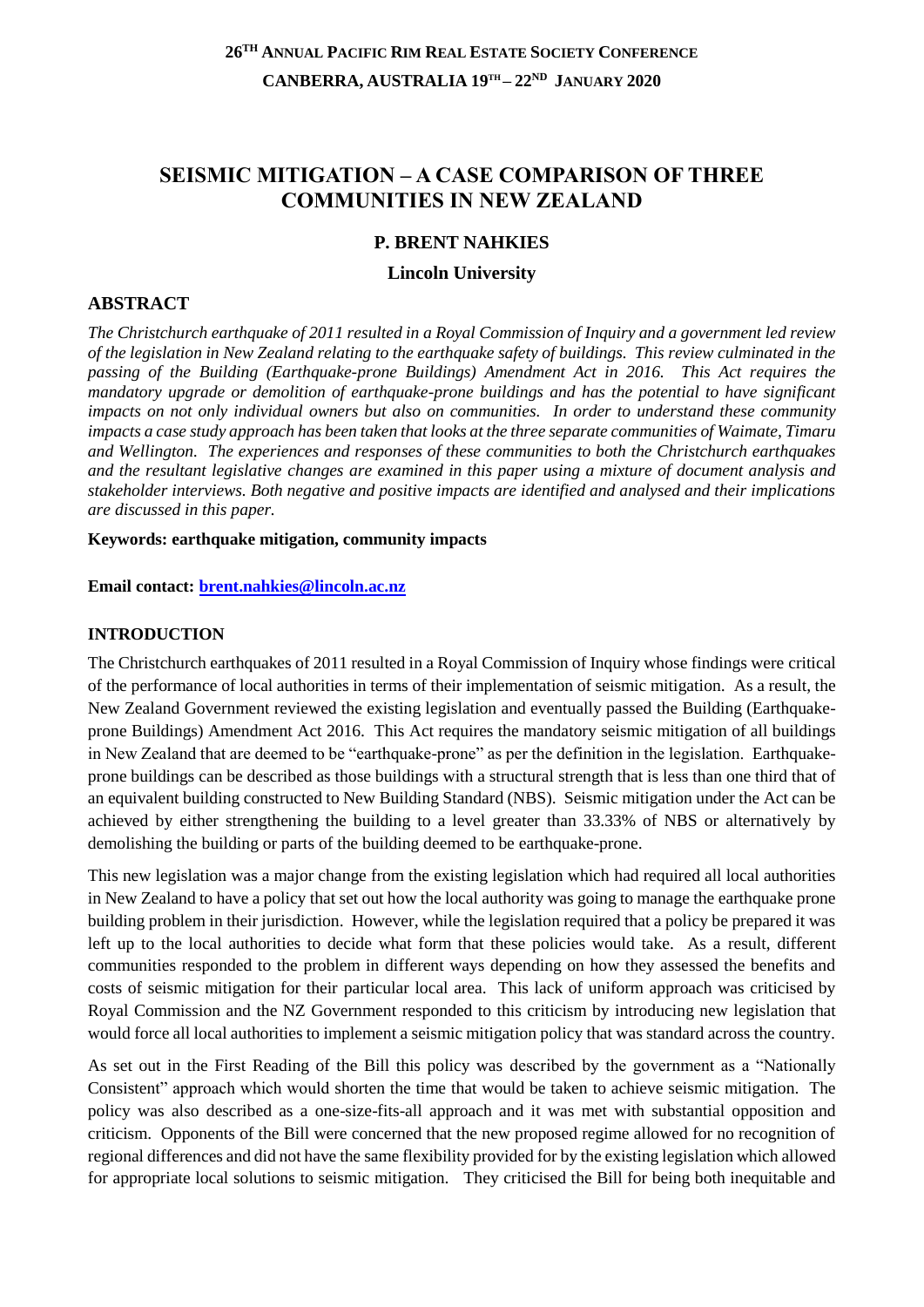economically inefficient on account of it failing to recognise the different risk profiles of the various local authority areas or their different economic and demographic makeup.

In response to this opposition the Government ameliorated the one-size fits all approach to an approach that they described as a "risk based approach". Under this approach the country is divided into three risk categories being "High", "Medium" and "Low". Once a building has been identified as earthquake-prone a building owner then has either 15, 25, or 35 years to achieve seismic mitigation with the shorter time frames applying in high risk zones and longer time frames applying in low risk zones. However, the standard time frames do not apply to those buildings defined as being "priority" buildings. Where these priority buildings are located in either a high risk or medium risk area then their allowable time frames are halved. There are three categories of buildings that may be designated as priority buildings. The first of these are particular building types specified in the Act. These are mostly buildings required for post disaster civil defence such as hospitals. The second category are those buildings located on identified strategic transport routes whose collapse in an earthquake may block those transport routes. The third category is those buildings located on busy thoroughfares where the collapse of the buildings in an earthquake would endanger pedestrians or other users of the street.

The need for seismic mitigation is also triggered by the owner carrying out a "change of use" of the buildings or by carrying out "substantial alterations". Both of these circumstances are defined in the Building (Specified Systems, Change the Use, and Earthquake-prone Buildings) Regulations 2005 with substantial alterations defined as alterations whose value exceeds 25% of the value of the existing building.

One of the goals of the government is also to use market pressure to reinforce and accelerate the changes required by legislation. As part of this strategy a new publicly available National Register of earthquake-prone buildings has been established and owners of earthquake-prone buildings must display notices in a public area of their building to better inform the occupants of buildings that they are earthquake-prone. There has already been evidence of significant market response as the various real estate markets around the country have reacted to the what was dubbed the "Christchurch effect" (Brewdant, 2012). The market responses however are far from uniform. This is not surprising as the different markets show huge variation in rent levels, ownership characteristics, property type and land values. It is therefore dangerous to generalise about property market impacts and owners responses. For example, impacts on the Wellington CBD where the dominant property type is high rise office buildings owned or occupied by corporate and government tenants should not be extrapolated to provincial New Zealand.

The building owner caught by the new legislation has effectively two main options which are to either strengthen or demolish their buildings with the allowable time limits. Which of these options will be chosen by the owner will depend on their specific resources and their particular attitude, values and objectives as explained by Nahkies (2015) and Egbelakin et al (2011). While these decisions are made at an individual level their impacts when aggregated can be significant for communities.

Of major concern to communities is the proportion and type of earthquake prone buildings that are present in their towns and cities and particularly the number of earthquake-prone buildings that will be demolished as opposed to being strengthened. If large numbers of buildings are demolished then effectively it will be like "having an earthquake without the earthquake" as was stated by the Waitaki District Council chief executive Michael Ross. Clearly in the event of a 'regulatory earthquake' of the type feared by Ross there will not be any loss of life or injury as would occur in a severe physical earthquake. However, the financial impacts on owners and communities are likely to be more damaging than a physical earthquake as there will not be any insurance money to fund any rebuild. The impacts on land use, heritage and local economies and communities may be significant.

It has been noted by the economist Shamubeel Eaqub that many of the provincial towns in New Zealand have been struggling with a declining and ageing population and limited economic growth. He somewhat controversially described such towns as "zombie towns" and created considerable debate around the identity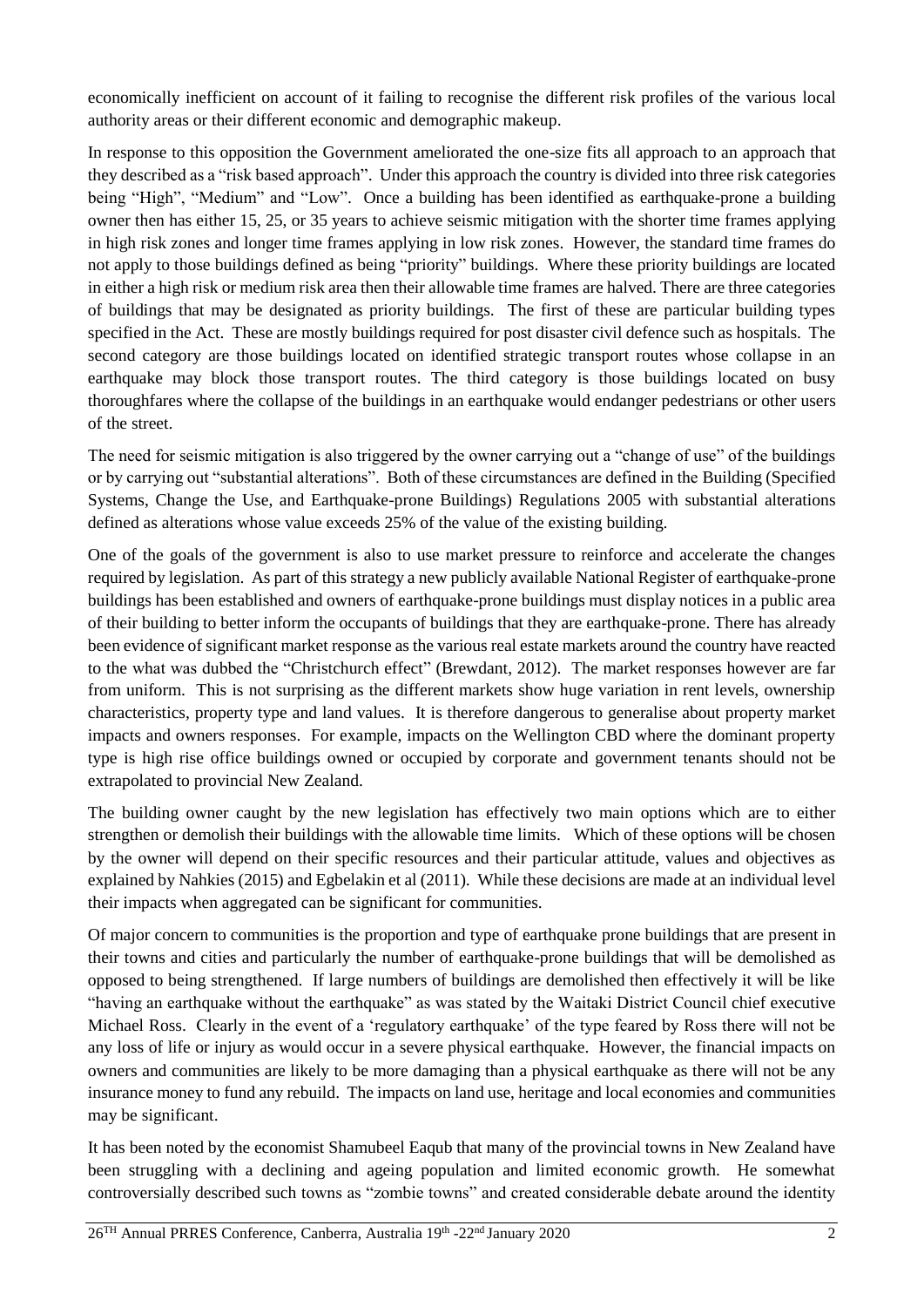and future of such towns in New Zealand. The problem has been recognised by Government in terms of commissioning research into the problem as part of one of the designated "National Science Challenges". It has also been the political justification for the setting up of the \$3 billion "Provincial Growth Fund" by the current government as a tool to 'reboot' the provinces by giving government grants to applicants in order to boost economic development.

# **METHODOLOGY**

The intention of this paper is to frame the problem of seismic mitigation as that of a land economics issue. As such the importance of location cannot be ignored and in order to test the importance of location three different towns and cities were chosen for in depth analysis in the form of three separate case studies. A case study has been defined by Yin as an empirical method that investigates a contemporary phenomenon ("the case") in depth and within its real-world context (Yin, 2018). A case study approach has been used in order to help identify if there were any different challenges faced by different communities and different responses by these communities to the problem of simultaneously satisficing the goals of heritage conservation and seismic safety.

The choice of which three towns to study was based on a desire to have a range of population sizes while also choosing towns and cities which contain a significant number of earthquake-prone heritage buildings. The city of Wellington and the provincial towns of Waimate and Timaru were ultimately chosen for analysis although there were many potential 'candidates' in New Zealand that would have been suitable. Document analysis of submissions to the Royal Commission, Parliamentary Select Committees and media content identified a number of potentially good candidates for analysis including the three ultimately chosen.

Concerns about the impacts of the proposed legislation had encouraged a consortium of southern TLAs to jointly fund research and make a substantial submission to the MBIE Review and Select Committee hearings. This consortium included both Waimate and Timaru. Wellington was also prominently involved in giving evidence and making submissions. It was also considered a good choice due to the fact that of all the TLAs in New Zealand it has historically been the most pro-active in grappling with the problem of seismic mitigation.

Research on the three case studies began in 2012 and continues up to the present time. This long time period has been useful and necessary as the legislative, political and economic environment has changed significantly over this time period resulting in various impacts and responses from the communities being studied.

As an aid to the case studies interviews were also undertaken with a range of stakeholders in the three communities under study including real estate agents, valuers, engineers, architects, building owners, and relevant Council staff. This was done to complement information gained from document analysis and other data sources.

A summary of the case study findings for each of the three selected communities are presented below:

## **Waimate – A Case Study of a Small Provincial Town**

Waimate is an example of a 'typical' small provincial town in regional New Zealand where property values, rents, and demand for new development are all low. Waimate is located in South Canterbury, in the South Island of New Zealand. The population in the Waimate urban area was assessed as 3285 at the 2013 census and 3,456 at the 2018 census. While this growth is minimal it is positive and reverses the trend of population decline that occurred between 2996 and 2013. Early settlement in Waimate occurred in the 1870's and was based around the saw milling industry which utilised the nearby native forest and supplied the growing towns of Timaru and Oamaru. Over time the economy diversified into that of a typical provincial rural service town similar to many scattered throughout New Zealand.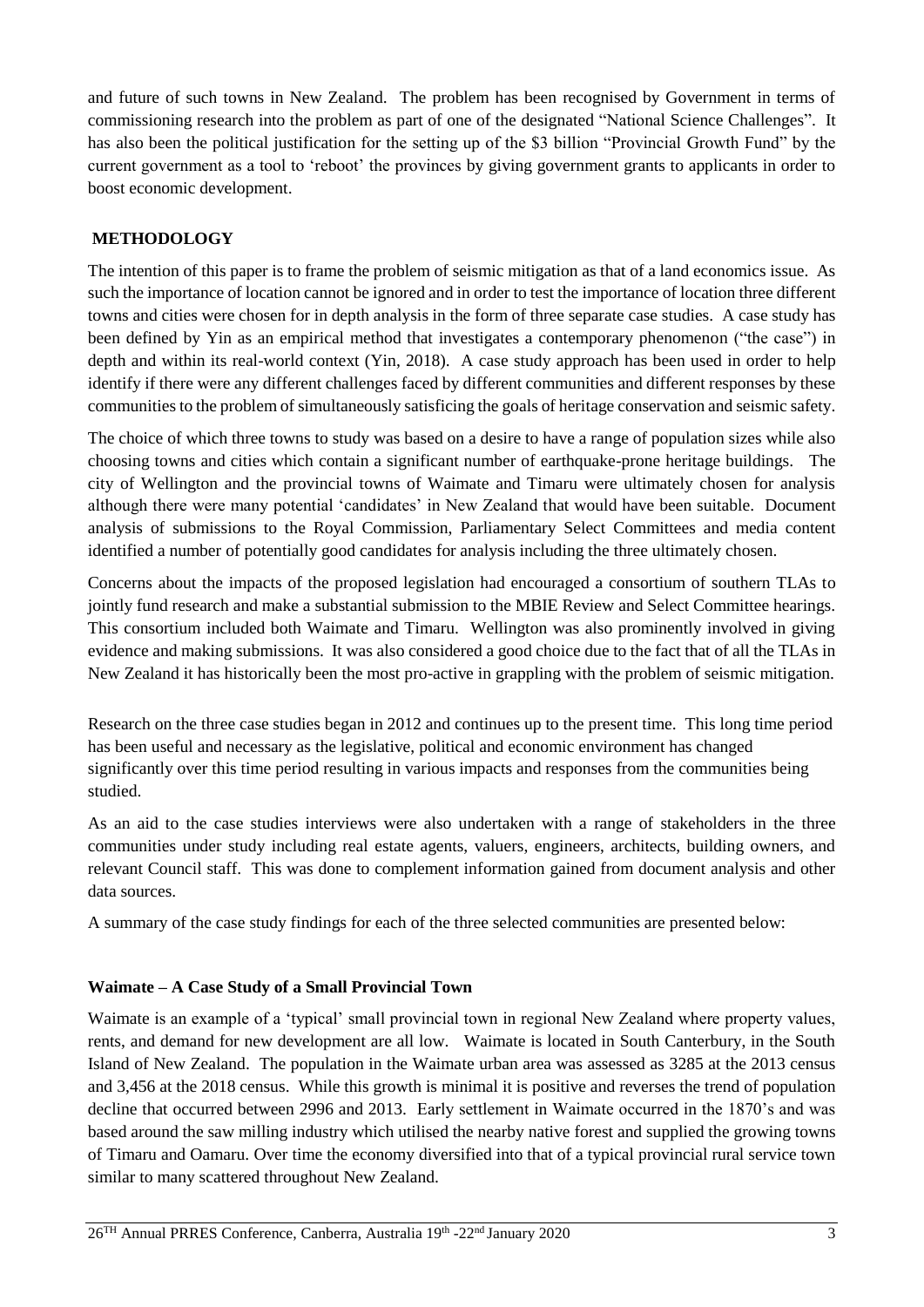The town suffered an economic downturn in the 1980's with the closure of the dairy factory and a number of sawmills. Recovery from this down turn has been slow and patchy with other economic setbacks occurring such as the closure of two furniture manufacturers and a vegetable processing plant early this century. Waimate also suffers somewhat from being located on Highway 77 which is a comparatively minor road that runs inland off State Highway 1. As such it is not on any of the major tourist trails and this has made it more difficult for the town to benefit from both domestic and overseas tourism. However, there has been some recovery over the last 10 years as the local dairy farming industry has increased in significance and two major dairy factories have been opened nearby.

Waimate enjoyed early prosperity but this was followed by a long period of limited economic growth. As a result, there has been limited development of new commercial buildings in Waimate over the last 50 years and Queen Street which is the main street of Waimate is still largely original in terms of its building stock and architectural appearance. This gives Queen Street a distinct Victorian and Edwardian ambience that is valued by most residents and tourists alike. A "Historic Walk" brochure published by the Waimate Information Centre describes 37 historical items or buildings, many of them located in Queen Street.

A legacy of the comparatively prosperous early history of Waimate is not just a collection of heritage buildings but also a significant number of substantial unreinforced masonry buildings that line Queen Street and adjoining streets. As required by the 2004 Building Act the Waimate District Council prepared "The Waimate Earthquake–prone, Dangerous and Insanitary Buildings Policy" which was formally adopted by the Council on 19<sup>th</sup> September 2006. The policy was reviewed in 2012 with the original policy left unchanged but with a proviso that it would be reviewed again after the findings of the Royal Commission became public along. This review was not undertaken as it was deemed prudent to wait until the new legislation signalled by the government in 2013 was finalised and introduced.

The Waimate Earthquake-prone Buildings policy was an example of what was known as a "passive" approach where seismic assessments and structural upgrades were only triggered by an application for a change of use. The Council could also assess a building if application was made for building alterations, extension of life or if a complaint was received.

A feature of the Waimate Policy was that once identified as an earthquake-prone building the upgrade time frame varied from 15 to 25 years depending on the existing strength of the building. Weaker buildings below 20% of New Building Standard (NBS) were given 15 years while those that were 25-32% of NBS had 25 years to carry out the strengthening work.

Due to the passive approach taken by the Council towards earthquake prone buildings and the limited economic growth occurring in the town there had been little activity in the form of either seismic strengthening or demolition and redevelopment. At the time of the Christchurch earthquakes only one shop had had some structural strengthening carried out.

The government's initial proposal to introduce mandatory strengthening as part of the "one size fits all" approach would therefore have been a significant change impacting on the property market and land use in Waimate. Under this scenario owners would have had a maximum of 15 years to earthquake strengthen or demolish their buildings once they had been assessed. The assessments had a maximum time frame of 5 years to be completed thus giving a combined maximum time frame of 20 years to strengthen or demolish.

With the changes to the legislation based around seismic risk Waimate is now defined as a low risk area and building owners therefore have 35 years to strengthen their buildings once the Council has completed their assessments. This assessment process has not been started and may take up to another 15 years giving a potential time frame of 50 years. The Council had not previously attempted to carry out any identification process of earthquake-prone buildings under their own policy and have no immediate plans to carry out any seismic assessment of the building stock in Waimate. (Cooper, 2019).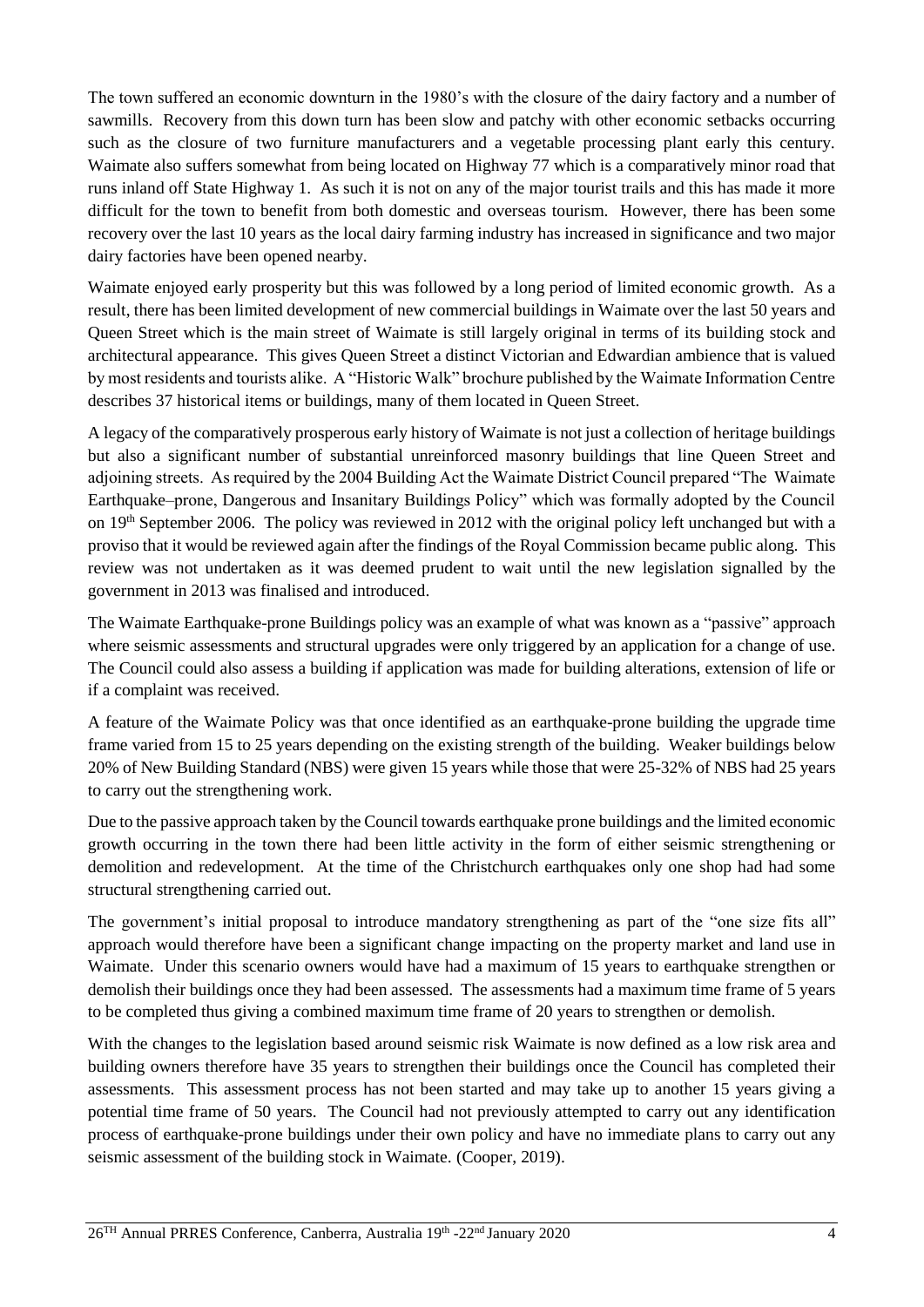Despite the long statutory timeframes, building owners may decide to voluntarily undertake seismic mitigation earlier than the required deadlines imposed by the legislation. Alternatively, the need for seismic mitigation may be triggered by the owner carrying out a "change of use "or "substantial alterations".

Clearly, the extent to which building owners choose the option to demolish rather than retrofit will potentially be affected by the impact of heritage protection on their buildings. The current Waimate District Plan recognises the amenity and heritage value of the existing building stock and street scene. It seeks to maintain this by the use of heritage protection rules. There are also building design controls over new and existing nonheritage buildings which were introduced in response to some of the more recent developments which were unsympathetic to the streetscape.

Section 8 of the current District Plan deals specifically with heritage protection. Under this section heritage items are identified in the District Plan as either Category A, B or C. The demolition or removal of a Category A item is a Non-complying Activity. For Category B items any demolition, removal, alteration or addition is a Discretionary Activity. For Category C items demolition or removal is a permitted activity while alterations or additions are a controlled activity.

This means that effectively there is no legal impediment to an owner demolishing a category C building. There is a requirement to delay any demolition for 3 months to allow a chance for alternatives to be explored. Photographs must also be taken.

There are a total of 135 heritage items listed in the District Plan. Of these 23 (17%) are Category A, 22 (16%) are Category B and 90 (67%) are Category C. Within the Waimate CBD there are 46 listed buildings. One building is Category A (2%), two are Category B (4%) and the other 43 (94%) are Category C. Thus, the great majority of heritage buildings in the Waimate CBD can be demolished as of right and have little effective protection. Thus, the decisions of the owners in Waimate over whether to demolish or strengthen are expected to hinge around the economic impacts of the mandatory earthquake strengthening requirements unfettered by the current heritage protection rules.

The likely economic impacts of mandatory earthquake strengthening were explored by Nahkies who carried out financial modelling utilizing Rating Valuations and Land Use Data. His analysis indicated that due to the low rents and property values prevalent in Waimate that there was a significant economic impediment to earthquake strengthening and based on purely economic grounds the option of demolition was the more likely form of seismic mitigation (Nahkies, 2014).

This has proven to be the case as six heritage listed buildings on Queen Street have either been demolished or are scheduled for demolition. The catalyst for these demolitions is local entrepreneur and philanthropist Gary Rooney who contributed significantly to the building of the Waimate Event Centre which was completed in 2018. Rooney has recently purchased a number of Waimate properties with a view to demolition and redevelopment.

One of these properties was a large two-storey Category C heritage building at 84 Queen Street. This building was demolished and replaced with a new medical centre with ambulance bay and pharmacy. The medical centre is a single storey modern building designed to reflect the existing streetscape and has been praised by the mayor in the media as "looking fantastic". Rooney has also purchased the Waimate Hotel which is a Category B Building which he plans to retain and convert to a restaurant. As part of his plans for this building he has also purchased two adjoining buildings which he is planning to demolish to create an outdoor dining area.

In August 2018 Rooney also received permission from the Council to demolish three Category C heritage buildings in the middle of the main street. These buildings adjoin each other and also adjoins the old Post Office Building which is a category B heritage building which is also owned by Rooney. The redevelopment plans for these sites post demolition are unknown but the Mayor has stated in the media that any future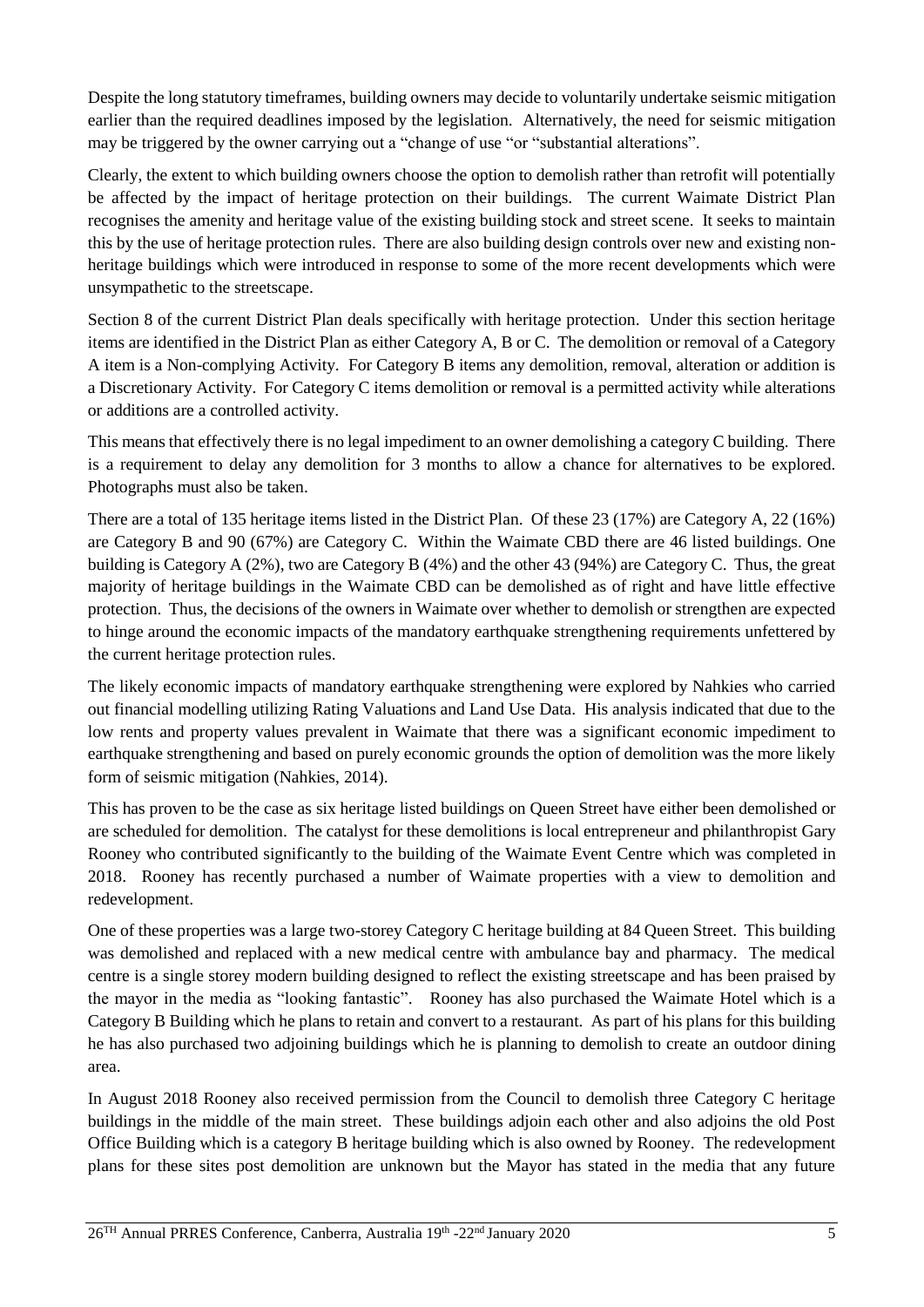development would be "in keeping with the main street's streetscape" and the Council Regulatory Manager also stated that the Medical Centre "was a good indicator of what was likely to happen" in terms of design.

The planned demolitions appear to have attracted little criticism or opposition from the community or the Council. They has been widely reported in the local media (Williams,2018) and have received considerable political support from the Waimate Mayor, Craig Rowley, who has described the demolition and redevelopment plans in the media as "a most wonderful opportunity for Waimate" and "I think a lot of this is just Mr Rooney giving back to Waimate again. It's absolutely fantastic. This actually tied in very, very nicely with our theme of rejuvenation of the main street." Strong support from the demolition also came from Councillor Tom O'Connor who was reported in the media as praising the demolition and saying the town should not be turned into a museum. (Littlewood, 2018).

However, there has been some positive heritage outcomes in Waimate in relation to the iconic Waimate heritage building known as Quinn's Arcade. This building had been purchased in 2007 by a community group called Pro-ject Waimate who had the intention of saving and restoring the building. They struggled with the task of finding a viable use and funding what was reportedly as a \$3.6m project. Attempts to have the Council commit to using the building as a new library and learning hub failed in 2017 and the building was facing an uncertain future. However, Rooney purchased the property in December 2018 which was sold by Pro-ject Waimate on the condition that it was retained and restored. No plans have been announced as to what use will be made of the building which was built in 1907 as a shopping arcade before being converted to a theatre and billiard parlour in 1920. It has an A classification in the District Plan and is a Category II on the Heritage New Zealand Register.

#### **Timaru – A Case Study of a Large Provincial Town**

Timaru is an example of a large provincial town typical of many such towns around New Zealand. The population of the city was 26262 at the 2013 census and 27501 at the 2018 census showing minimal growth. Despite this minimal growth the town cannot be classified as a zombie town as it has a number of vibrant and successful industries and is an important service centre for a generally prosperous agricultural hinterland. Being located on State Highway 1 it has the advantage of being well located regarding the tourist trail to the bottom of the South Island including Oamaru, Dunedin and Stewart Island.

The CBD in Timaru is traditionally based around the area of Commercial 1 zoned land in the town. This zoning promotes retail and office use with an emphasis on maintaining an 'active' street frontage with no gaps. At the core the Commercial 1 land is the main street of Timaru known as Stafford Street. Despite the good health of the local economy parts of the CBD are struggling economically and trends like e-commerce are limiting demand for traditional retail space. Locational changes within the city brought about by the creation of a bye-pass and establishment of big box retailing has also seen the flight of commercial activity to areas outside the traditional main street precinct. The leakage of retail activity to areas outside the city remain a threat to the vitality of the traditional CBD area which is already showing signs of decline. In particular the southern end of the CBD is suffering from high vacancies and deteriorating buildings.

Timaru District Council is currently reviewing their district plan and running parallel to the district plan review has been a "District Town Centres Study." This study was commissioned partly in response to concerns about the future economic viability and health of the existing town centres. A report was prepared by the Council which identified the issues and options regarding each of the four town centres within the Timaru District Council area. The report was made public in February 2017 and has been used initially as a supporting document for a targeted consultation programme currently underway with the Timaru CBD stakeholders

Opportunities identified in the Town Centre Report include getting residential uses into the town centres although the current policy relating to car parking is seen as an impediment to residential conversions. Problems with urban decline were identified with parts of the Timaru CBD and in particular the southern end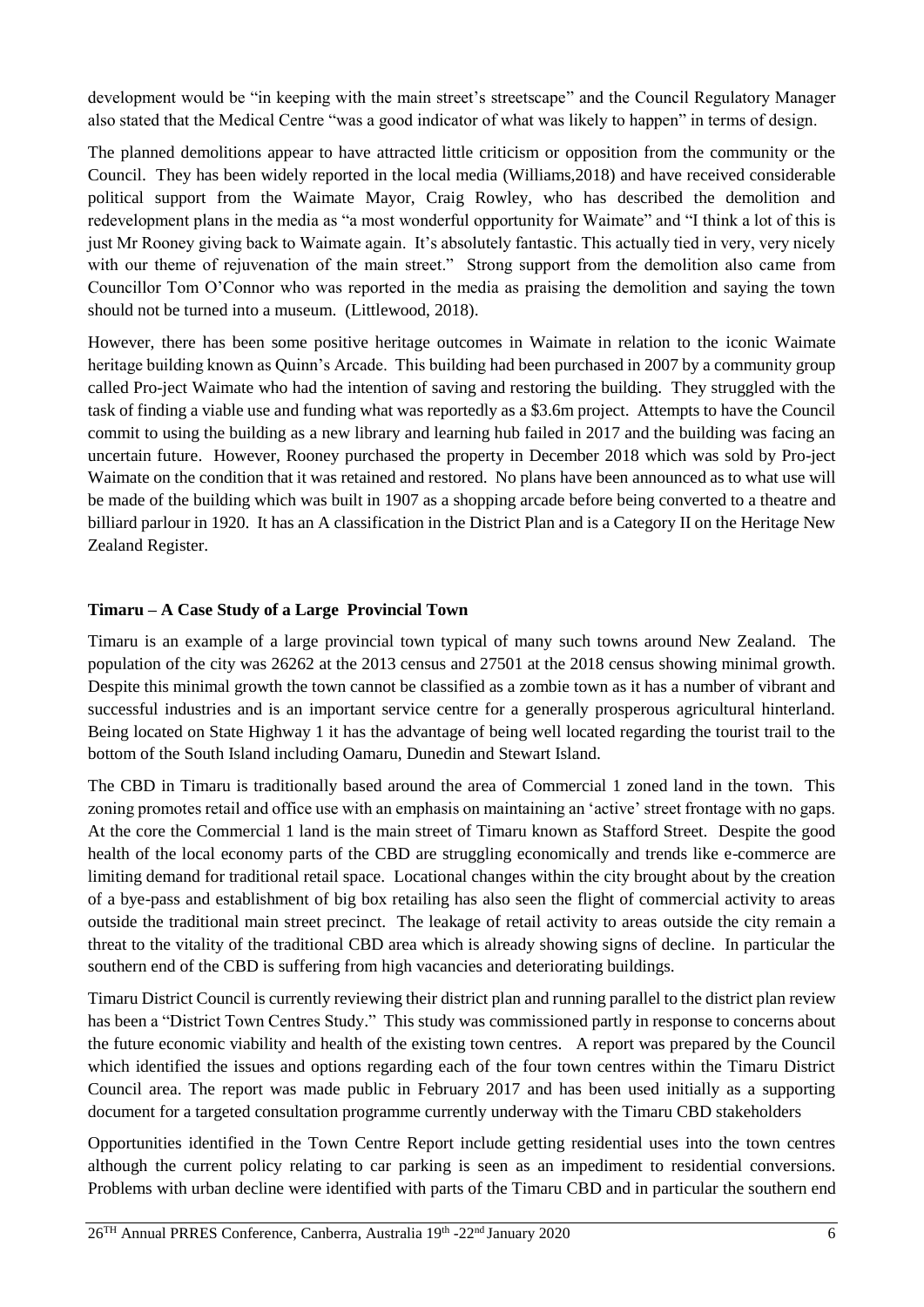of Stafford Street. Considering is being given to rezoning parts of the CBD in order to reduce and to consolidate the Commercial 1 (retail) area. The report also identified earthquake-prone buildings as being a challenge along with the age and condition of the building stock in general. Like Waimate, Timaru also has a CBD that has seen limited redevelopment over the years and has a large proportion of URM buildings in the CBD that are highly likely to be identified as earthquake-prone.

Timaru adopted their Earthquake-prone Buildings Policy as required under the 2004 Building Act in October 2006. The policy adopted was a 'passive' policy as it was considered that such a policy was an acceptable approach to "reduce risk over time but in a way that is acceptable to its ratepayers in terms of the key wellbeings; economic, social, environmental and cultural".

Being a passive approach there was no attempt made by the Council to conduct an assessment of the building stock to identify potential earthquake-prone buildings. However, an assessment was required when the following occurred:

- Alterations to the buildings where the cost of the building work is greater than 25% of the "Value of Improvements" appearing on the District Valuation Roll. This threshold was increased to 30% for heritage buildings and notably expenditure on specified systems and disability upgrades was excluded from the calculation.
- Change of use of the building
- Complaints about the building

Once identified as earthquake-prone the owner then had 15 years to undertake strengthening work. Council would engage in discussions with the owner to arrive at a formal proposal for seismic mitigation. If such discussions were not fruitful then a formal notice would be served on the owner under section 124 of the Building Act. The Council kept a register of all earth-quake-prone buildings and made a note on LIMs.

This policy was due for review in 2011 but like many TLAs this review was postponed in anticipation of changes to the legislation post the Christchurch earthquakes.

Currently work is being done by the Council to identify the numbers and types of earthquake-prone buildings as part of a "Stronger Timaru" programme which was announced in February 2018. The Council has stated that they have no "no idea how many structures were likely to be earth-quake-prone" but that it is a 20 year programme. As well as many buildings located in the CBD there is also likely to be a significant number of large brick houses that have been converted into multi-unit dwellings that will be caught by the legislation.

As part of the Stronger Timaru Programme a new rates remission policy targeting earthquake-prone buildings has been developed. This policy will see owners of earthquake-prone buildings receiving up to a 25% reduction in their general rate for a maximum of 2 years. The proposal is to assist people who cannot occupy their building during strengthening work and does not apply to people who are still able to generate income from their building during that time. More generous incentive programmes are unlikely as the Council is focussing on funding the strengthening or replacement of their own buildings first. These include the Temuka Library, Caroline Bay Soundshell, and Timaru Museum.

Timaru is located in a medium risk area and as such the time frames for carrying out seismic assessments and subsequent mitigation work are 5 years and 25 years respectively. However, for many of the buildings in Timaru the time frames will be half that as they have been identified as "priority buildings". As required by the legislation a "Special Consultation Process was undertaken by the Timaru District Council in order to set those streets or parts of streets that were strategic routes and/or busy thoroughfares. The outcome of this consultation was to effectively designate the majority of earthquake-prone buildings in the CBD as "priority buildings".

Many of these priority buildings are also heritage buildings which raises substantial fears that large numbers of heritage buildings will be demolished and destroy the "character" of the town centre. In order to prevent a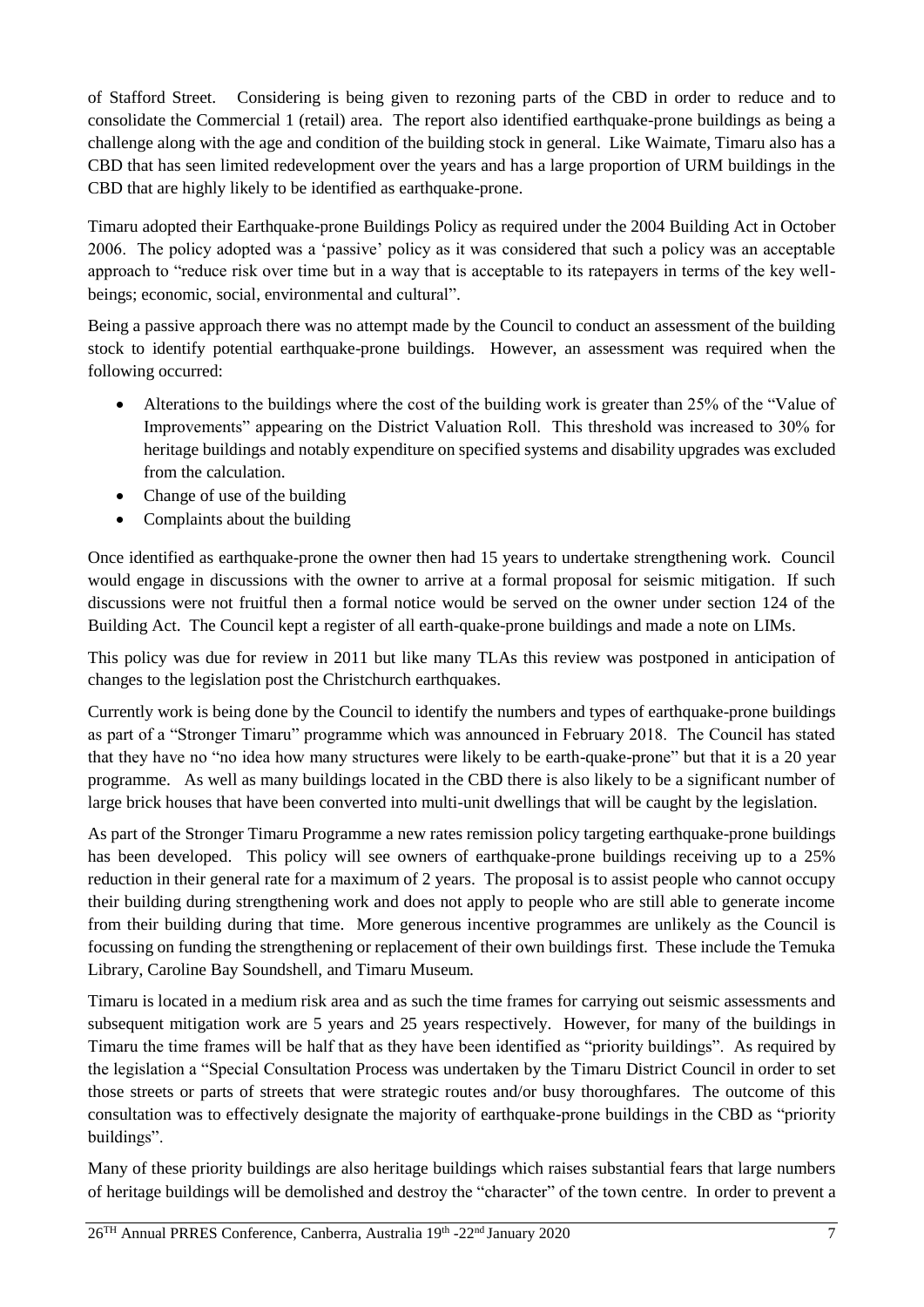loss of heritage buildings the old earthquake-prone building policy had taken a 'lenient' approach to heritage buildings. In terms of earthquake strengthening, there was no set time limit for heritage buildings and it was left up to the owner and the Council to negotiate time frames after consultation.

There is a list of heritage buildings in the 2005 Operative District Plan with heritage buildings given either an A or B classification depending on their assessed heritage value. Under the current Timaru District Plan there are a total of 12 Category A and 117 Category B listed heritage items. The rules relating to heritage are contained in Part D Section 6.12 of the 2005 Operative District Plan. The rules provide that for Category A items demolition is a non-complying activity while for Category B demolition is a discretionary activity.

As a regulatory incentive otherwise non-complying activities for a zone are considered as discretionary activities. Non regulatory incentives for heritage buildings are the waiving of resource consent fees where the consent is for something considered sympathetic to the retention of the building. In addition, there is a small "Heritage Incentive Fund" which makes grants that are typically no more than \$5,000 dollars.

As part of the District Plan Review a Discussion Document on "Heritage Issues" was released on the 5<sup>th</sup> November 2016. Community feedback to this document was generally positive in terms of heritage protection and conservation but concerns were raised about the financial impacts on owners.

Since then there has been a well publicised resource consent hearing case involving a local heritage landmark known as the Hydro Grand Hotel. Permission was granted for the demolition of this category B building by the Hearing Commissioner on the 21 April 2017. This decision was not without controversy particularly when the Town Centres Report had identified heritage buildings and the ambience they provided as a potential strength of the town centre that needed to be better utilized. The site of the heritage listed Hydro Grand Hotel was even singled out as a key strategic site in the report. Based on the decision to allow demolition of the Hydro Grand it would appear that many of the earthquake-prone heritage buildings in Timaru will be in danger of demolition particularly if better utilization is not made of the vacant space that is characteristic of many of these buildings.

## **Wellington – A Case Study of a Large Metropolitan City**

Wellington is the capital city of New Zealand and had a population of 190,065 in 2013 within the Wellington City Council TLA area. It differs significantly from Waimate and Timaru as it is significantly larger and has a more robust and diversified economy that supports a large and growing CBD. Demand in the CBD has created opportunities for both new developments and the retrofitting of existing properties.

Wellington out of all the Territorial Authorities in New Zealand has probably been the most pro-active in terms of promoting seismic mitigation over the last 50 years. Unlike both Waimate and Timaru, Wellington has long pursued an 'active' policy of encouraging seismic mitigation under the old legislation rather than a passive approach. This is not surprising given that Wellington has experienced a number of significant earthquakes in the past and is known as having a high seismic risk that makes the city vulnerable to suffering a severe earthquake with potentially catastrophic results. Unsurprisingly, the city is defined as "High Risk" area under the new legislation.

In response to the 1968 Amendment to the Municipal Corporation Act that gave power to territorial local authorities to take action on buildings that were an earthquake risk the Wellington City Council began a survey of buildings in the CBD in 1971. The survey identified 3 classes of buildings of different risk.

Class A – buildings of mainly unreinforced masonry construction generally built between 1895 and 1914. These were estimated to be less than 50% of the 1968 Code;

Class B - buildings mainly constructed of reinforced concrete and constructed between 1910 and 1935. These were estimated to be between to be between 50% and 66.66% of the 1968 Code; and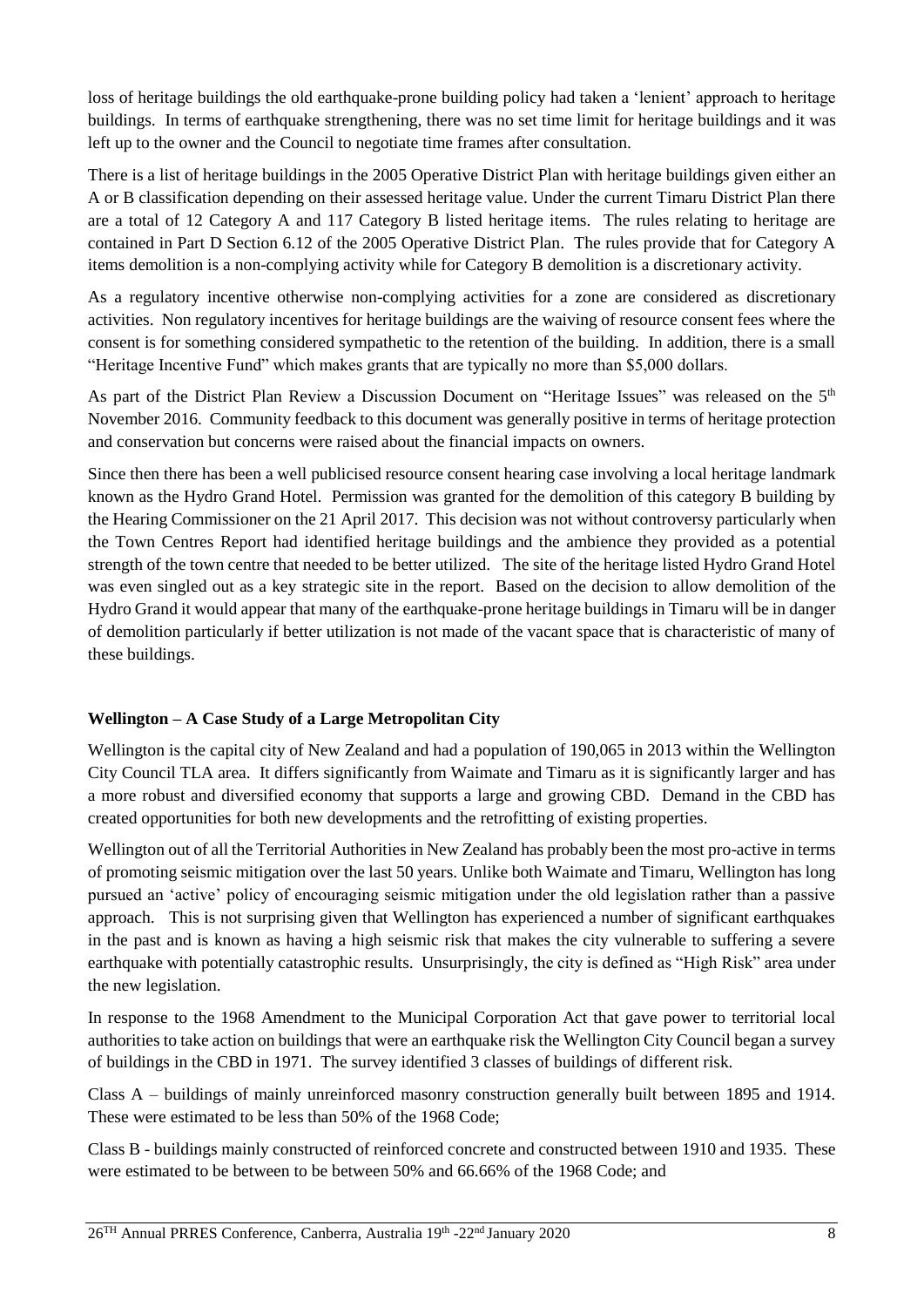Class C- buildings mainly constructed of reinforced concrete and built after 1935 and estimated to be more than 66.66% of the 1968 Code.

Of the 1875 buildings assessed 758 or approximately 40% were considered an earthquake risk based on the standards of the day. In 1973 the owners of earthquake risk buildings were notified that they had 10 years to strengthen or demolish their buildings. In 1979 a number of owners were warned that a formal notice to strengthen or demolish would be served in 1983 giving a maximum of 5 further years to comply.

In 1984 formal notices were served on 120 buildings that were considered to be the greatest risk in the CBD due to their location on the main retail streets with high foot traffic. They were given another 5 to 10 years to comply. By 1984 it was found that that only 32 of the earthquake risk buildings in the CBD had been strengthened while by comparison 248 had been demolished. Demolition was a popular choice at least in part due to the office development boom that was taking place in the 1980's up until the share market crash in October 1987 which led to a collapse in the demand for new buildings.

In 1996 the Council did an audit of their records of earthquake risk buildings. In compliance with the 1991 Building Act these buildings were now defined as "earthquake-prone buildings". As a result of the audit it was found that there were still 160 earthquake-prone buildings in the CBD. Of these 69 or 43% were considered heritage buildings. Time limits had also expired on 48 buildings which had been served notices.

As a result of this audit, the Council became concerned about the need to mitigate for buildings known by the Council to be earthquake-prone and in particular to follow through with the process of mitigation where notices to strengthen or demolish had already been issued to owners. As a result, an Earthquake Strengthening Strategy was developed in 1997/98 that included a Building Safety Policy which commenced in 1998. Funding of \$1,500,000 was budgeted for the implementation of this policy which paid for an incentive program for heritage buildings along with a further identification process made necessary by the changes introduced by the 1991 Building Act. A review of all buildings was conducted and Council building records were searched to find any evidence of building strengthening work. Based on this process an initial list of approximately 700 suspected earthquake-prone buildings was reduced down to 400. An inspection was then made of the 400 which were then further reduced down to about 270 of which approximately 100 were listed heritage buildings, and a further 50 were deemed to have streetscape value.

Heritage had started to become more of a priority for the Council from the early 1990's partly in response to the large scale demolition that had occurred in the 1980's as a result of development demand and earthquake risk. It was recognised that a large number of the earthquake risk buildings that had been identified and served compliance notices also had heritage value. An Earthquake Risk Working Party was established in 1991 to try and resolve the conflict between safety and heritage. The Working Party recommended that the Council provide financial assistance to owners of heritage buildings as a way to encourage strengthening rather than demolition. This recommendation found favour with the Council and an Earthquake Risk Building Fund was established in 1992 along with a Heritage Building Fund. This fund provided a grant towards strengthening in return for a legal agreement with the owner to ensure the protection of the building where the size of the grant was greater than \$5,000. Financial assistance of \$48,300 was offered to heritage buildings plus \$10,000 - \$12,000 to properties with streetscape value. The money was offered on a competitive first in first served basis and was largely allocated. Funding was then extended to allow the strengthening strategy to be completed.

The importance of heritage was also recognised in the Wellington District Plan which became operative in 2000 and has a number of rules to protect heritage buildings and objects. For example to demolish a heritage building is a Discretionary Activity (Restricted). However, unlike Waimate or Timaru there is only one category of heritage items with the same rules applying to all items identified in the Heritage List that is contained in the District Plan.

There are a number of high profile heritage buildings where the need for strengthening is a serious challenge. These include iconic buildings such as St Gerard's Monastery where the cost has been estimated at \$10 million.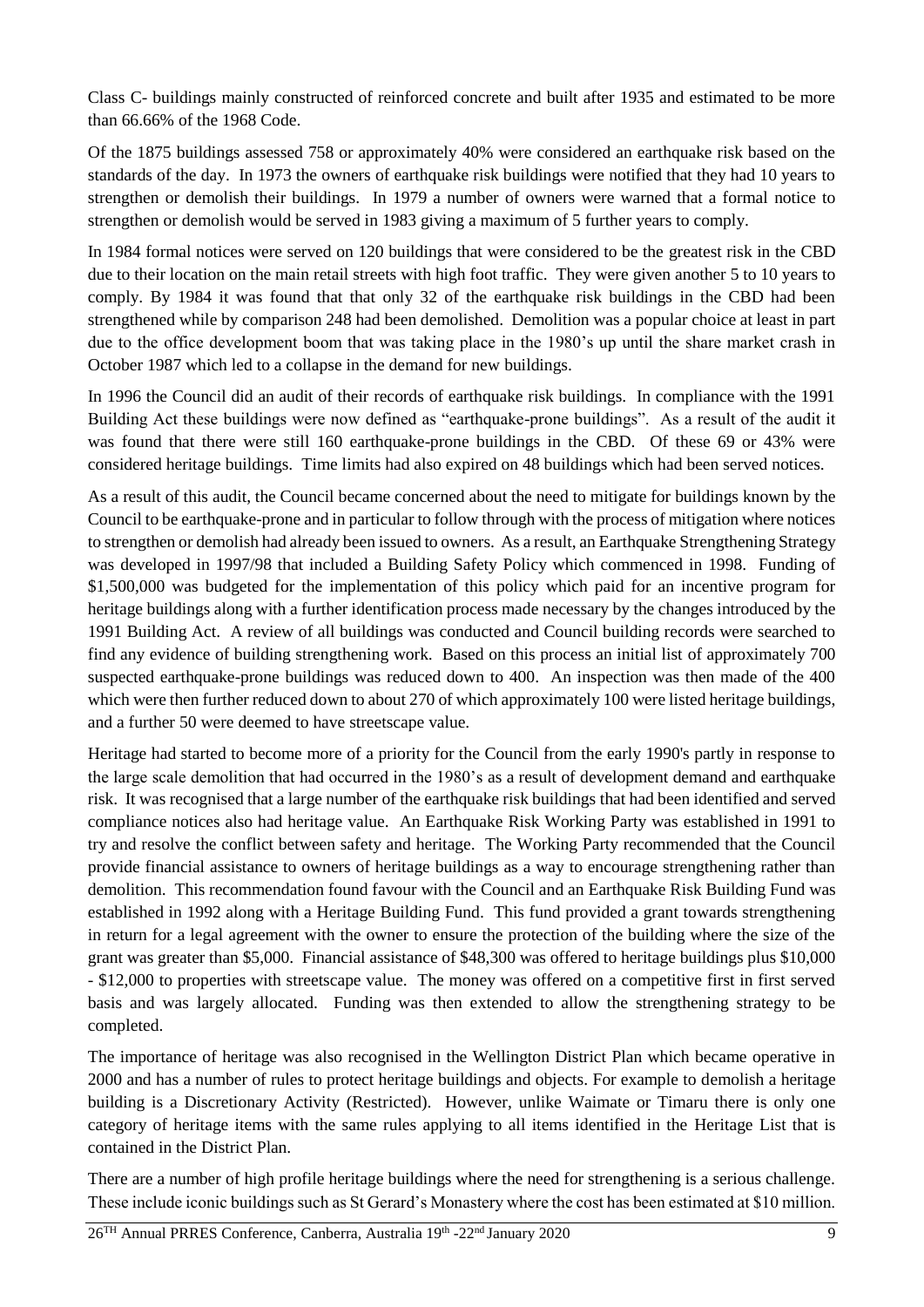Attempts have been by some owners to demolish their earthquake-prone buildings rather than strengthen them. For example, two heritage buildings that were part of the old Erskine College were demolished after the owner made an appeal to the Environment Court. However, an appeal by the owner of the Harcourts Building to demolish the heritage building was not successful and the building has now been successfully strengthened and converted into a hotel. These two high profile cases illustrate the additional pressures of reconciling the costs of earthquake strengthening with heritage preservation which can lead to heritage planning rules being challenged in the Environment Court if Resource Consents are not granted. However, there have also been a number of successful retrofit projects and adaptive re-use examples. These include the Former Public Trust Building, and Defence House. The Council itself has to meet the significant financial demands of earthquake strengthening its own heritage buildings including the Wellington Town Hall at an estimated cost of \$112.4 million.

Inner city residential living has been encouraged in the Wellington CBD as a way of using obsolete office buildings and as a way of ensuring inner city revitalisation. The Wellington City Council took a pioneering role in establishing inner city housing by developing the Old Harbour Board Offices inter the Queens Wharf Apartment buildings in 1993. This development was undertaken by the council organisation tasked with developing the waterfront known as Wellington Waterfront Limited. Private developers followed this example by converting a number of obsolete CBD buildings into apartments or hotels such as the Dominion Building, the old Hannahs Factory Building, City Life Apartments and the Wellington Workingmen's Club. Education is also a significant occupier of CBD space and has created a need for specialist student accommodation that has also been accommodated in converted office buildings. Many of these early apartment conversions of old buildings are now caught by the new legislation even though they were strengthened to the levels required at the time under the 1991 Building Act but now do not comply with the new legislation.

Since the Christchurch earthquakes and also the Kaikoura earthquakes of there has also been considerable market pressure on the owners of earthquake-prone buildings in Wellington. Post Christchurch earthquakes there was a significant flight of tenants from buildings with poor seismic ratings to newer stronger buildings and redrafting of leases to incorporate lessons from Christchurch.

The impacts of the Christchurch earthquakes were reinforced by a 6.5 magnitude Seddon earthquake centred in the middle of Cook Straight which struck Wellington late in the afternoon of 21 July 2013. This caused some minor damage in Wellington but more serious for Wellington was the Kaikoura earthquake that occurred on 14th November 2016. Research by Colliers calculated an office vacancy rate of 10.5% pre the Kaikoura earthquakes along with expectations that with new stock in the pipeline vacancy rates could rise to 15%. However, the Kaikoura earthquakes affected a large number of Wellington office buildings including Statistics House, Defence House, BNZ Harbour Quays, Deloitte House and Rivera House. The total office stock was estimated to have been reduced by 97,125sm reducing the post-quake vacancy rate of 7.8% and creating a frenetic leasing market which quickly became a game of "musical chairs".

Concerns with the performance of Wellington buildings during the earthquakes and Statistics House in particular resulted in an independent Government review of the performance of Statistic House. As a result of this enquiry Wellington City Council then requested "targeted building assessments" for approximately 80 buildings of a specific type which were expected to potentially need 'repairs' based on their likely response to the November earthquake. What is notable is that these buildings are mostly reinforced concrete buildings built since the 1980's and thus not expected to be earthquake-prone. However, they were selected partly because they are sited on soft soil or ground features that might amplify ground shaking. Although not required to do so some tenants choose to vacate their buildings.

In addition a further 108 unreinforced masonry buildings in the Wellington CBD were identified as a public risk and give a year to secure their parapets and facades. This was initiated by the Government under the Hurunui/Kaikoura Earthquakes Recovery (Unreinforced masonry Buildings) Order 2017 in response to advice from engineers about increased seismic risk following the Kaikoura earthquakes. Due to the short timeline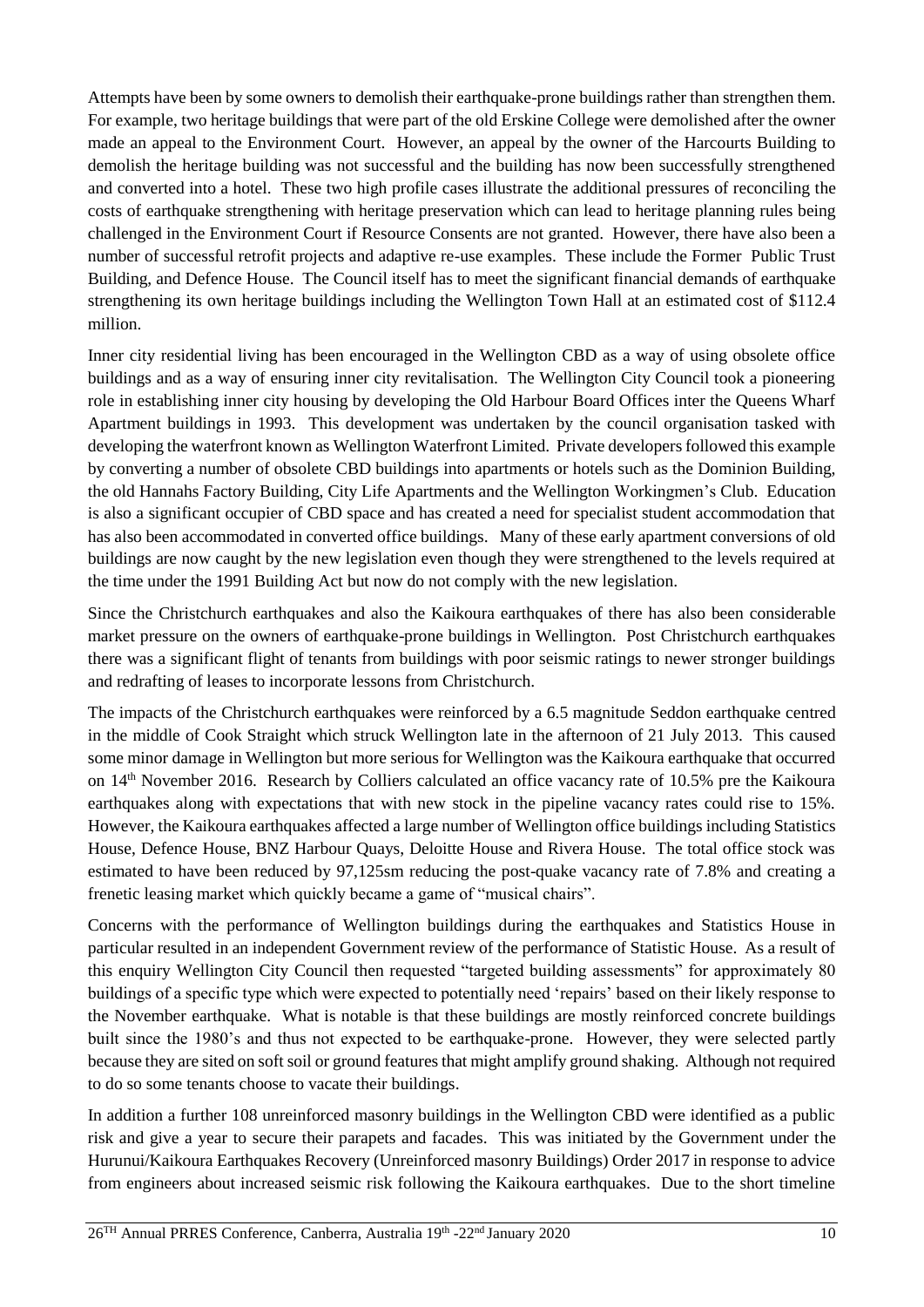given to the affected owners the Government and Wellington City Council agreed to provide grants to partially meet the costs.

Given the high prominence of seismic issues in Wellington it is not surprising that there have been significant market adjustments. Research from Motu which looked at the impacts of earthquake building legislation on the commercial building market in Wellington found that the price of the buildings nearly halved when they were publicly identified an earthquake-prone building by the issuing of a public notice.

There has also been market pressures on owners that effectively trump the regulatory requirements. Many owners of commercial buildings in wellington have been strengthening their buildings not due to statutory requirements but due to the need to meet the requirements of the market. This has largely been driven by concerns over the health and safety concerns of tenants in the corporate and government sectors. Evidence of this trend was identified by research which analysed building consent data relating to earthquake strengthening projects in Wellington between 2006 and 2102. (Thomas et al, 2013). This research showed that 35% of the buildings that were strengthened were already above 34% of NBS and not deemed to be earthquake-prone. Only a small proportion of the buildings were strengthened to 34%NBS with the most common level achieved being 100% and next most common being 67%NBS. The average was 72% NBS. The research showed that the number of consents increased dramatically in 2011 and 2012 presumably as a result of the Christchurch earthquakes. An analysis was undertaken of the types of building being strengthened and an interesting finding was that very few were unreinforced masonry. A good example of this can be seen in the well publicised seismic retrofit of the Majestic Centre. The Majestic Centre was built in 1991 and at 28 floors is the tallest office building in Wellington. It was reported to have cost in excess of \$100 million at the time of construction but was purchased by Kiwi Income Property Trust (KIPT) for \$48.55 million. This heavy discount on cost was due to the lingering impacts of the property market crash that followed the 1987 Share market crash and the very high vacancies at the time of purchase. In fact it was not until June 2002 that the building became fully tenanted. However, by 2011 it had a reported value of more than \$100 million and a rating value of \$104.5million. However, after the Christchurch earthquakes engineering assessments were carried out which identified that the building was only 35-45% of NBS. While a surprisingly poor standard for such a comparatively modern building this assessment meant that the building was not earthquake-prone in terms of the legislation. However, in order to protect its position as an 'A' Grade office building and retain tenants KIPT decided to strengthen it to 70% of NBS. This decision was made in 2012 and the strengthening project was expected to cost approximately \$35 million and to take between 18 months to 2 years.

As a result of the seismic issues with the building the 2012 Annual Report wrote down the value of the property to \$67 million. In 2013 the scope of the strengthening was increased in order to achieve 100% of NBS with the expected cost now estimated at \$54 million. By 2014 the budget was reported to have blown out to \$83.5 million with completion now expected in early 2016. It was eventually completed and sold in November 2017 for \$123.2 million.

Based on the above figures that were reported in the media the seismic strengthening was far from economically feasible and would indicate that the owners spent \$83.5 million on strengthening but only succeeded in adding approximately \$23 million dollars and thus would have lost about \$60 million. For many owners such a loss would be financially crippling however KIPT has a property portfolio of over \$3 billion so was able to absorb the loss.

The strong Wellington focus on seismic issues is also illustrated by new developments that have been done to higher than necessary structural standards such as the recently completed 14 storey CBD office building constructed to 180% of NBS.

The CBD is also home to a significant residential population that is housed in multi-storey apartment buildings that are subject to the requirements of the Act if deemed to be earthquake-prone. It was reported on Radio New Zealand (RNZ, 2017) that of the 699 earthquake-prone buildings identified at that time in Wellington that 195 were residential and of those 70 had body corporates. Strong lobbying from the Inner-City Wellington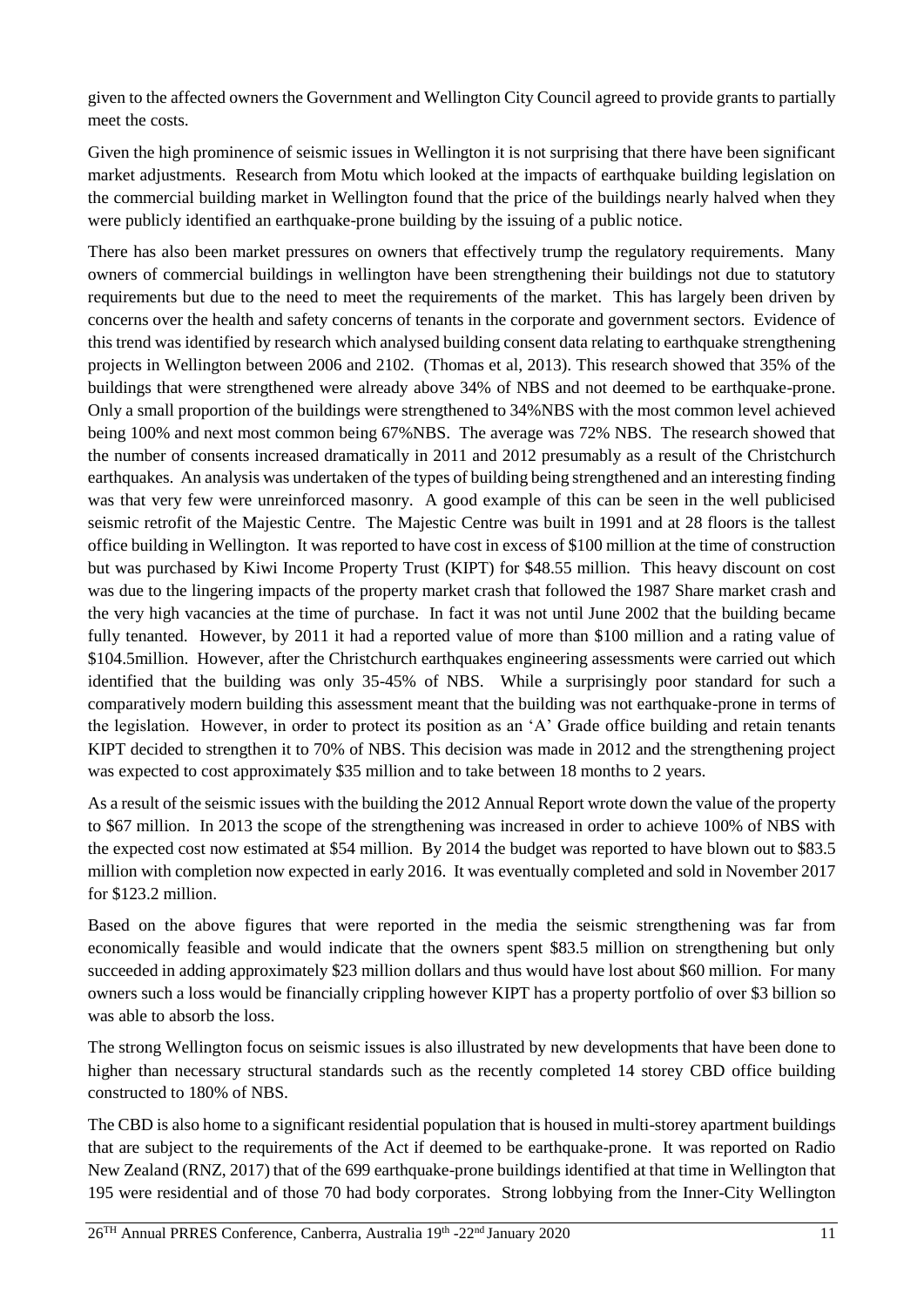and Body Corporate Chairs organisations has resulted in the recent announcement by the government of funding to provide loans to apartment owners in earthquake-prone buildings located in high risk areas.

### **SUMMARY**

The potential impacts of the regulation on the property market will be highly variable with some localities and property types being particularly affected. It will also vary depending on the property market cycles and general economy over the time period allowed for implementing seismic mitigation. Provincial towns like Waimate and Timaru have economies that are very different to a city like Wellington. As an example there is now considerable concern that the expected downturn in the dairy industry will have a significant negative knock on effect on the economies of many small towns like Waimate and Timaru which will exacerbate the challenges faced by such towns.

Clearly the issues facing Waimate are very different to those facing Wellington. This is starkly illustrated when one considers that the aggregate rateable value of the buildings in the Waimate CBD was just over \$6 million in total while the value of the Majestic Building in Wellington alone is over \$120 million. Although the legislation recognises the different levels of seismic risk that is present in different parts of the country, it ignores the highly variable economic and social environments that is the context for seismic mitigation decision making. There are clearly different challenges and opportunities facing regional New Zealand and the major cities.

The wealth destruction due to the 'blighted' values of earthquake-prone buildings impacts on those 'sitting' owners who purchased buildings prior to the market response to seismic issues. This can create hardship for individual owners and this has been well publicised in the case of apartment owners in Wellington. The significant destruction of wealth will also have a significant negative impact on some communities as well as individuals. These impacts are site and location specific with the impacts of the legislation falling more heavily on some parts of the country or segments of the community than others. Many New Zealand towns already struggling for economic sustainability are going to come under even more stress as their towns become blighted by poorly maintained earthquake-prone buildings. There is the potential for the building rehabilitation of earthquake-prone heritage buildings to be a catalyst for heritage led urban renewal. However, based on the recent examples of demolition in Timaru and Waimate this is unlikely without significant intervention by central government in the form of stronger heritage protection and incentives for heritage building rehabilitation.

For those towns where there is sufficient real estate demand to make new development feasible it is likely that 'predatory' developers will target distressed and stigmitised properties for purchase with the intention of demolition and rebuilding rather than retrofitting. Unless heritage protection is strong then heritage buildings may be the targets for such developers. This new development may be of a type and location that is detrimental to existing town centres and may lead to a significant loss of heritage buildings. An example of this is the new development in Invercargill that is a joint venture between the Richardson Group and the city council.

Where seismic mitigation takes the form of demolition rather than strengthening then the occupants of the building are unlikely to benefit as they will be forced to relocate. This may proof disruptive and expensive, particularly if forced on them at a time that is not convenient. This is also an issue for some seismic strengthening projects. An indirect cost on communities is the disruption to traffic and pedestrians caused by the building work that can potentially harm businesses that are located in buildings close to earthquake-prone buildings.

Of concern for communities is the potential loss of affordable commercial space that is an important part of the economic 'ecosystem' of many towns. Relocation of displaced owners and tenants may not be a practical option if there are no alternative buildings to relocate into which may occur if the local economy make new building financially feasible. In towns with low economic activity and growth it may be uneconomic to replace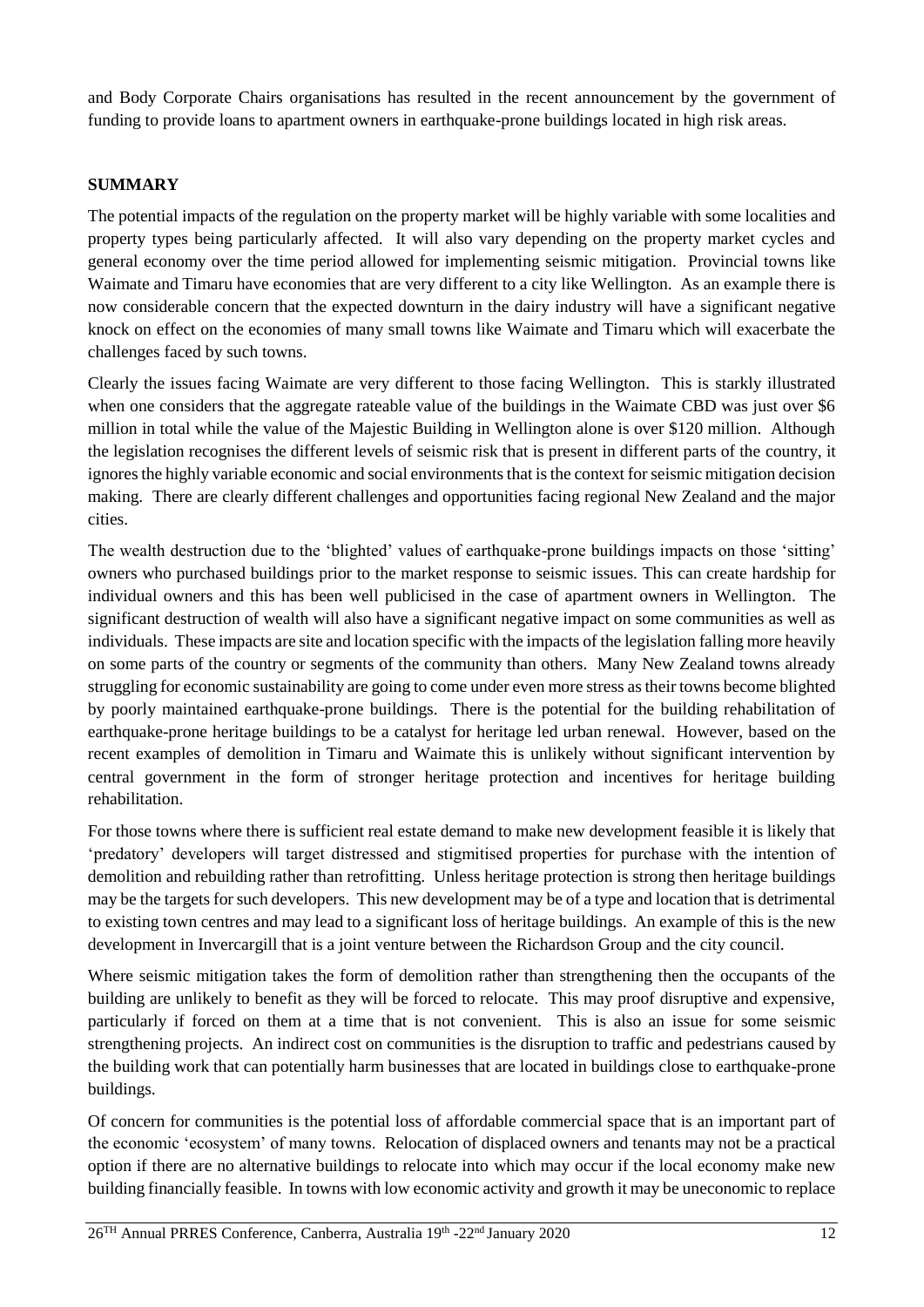demolished buildings with new replacement buildings as rent levels may be too low to provide an economic return on the new build. This may result in large numbers of vacant sites that will adversely affect town centres. There may also be a degree of statutory blight whereby owners of earthquake prone buildings will no longer invest in the maintenance of their buildings on the assumption that they will eventually demolish them anyway. There has also been concerns that the owners of earthquake-prone buildings will avoid doing necessary alterations on their buildings for fear that the alterations will trigger the need for earthquake strengthening to be completed at the same time. Successful lobbying by a number of mayors has been successful in having the definition of what constitutes "Substantial Alterations" amended such that a minimum of \$150,000 threshold applies. Thus owners are now able to carry out alterations up to \$600,000 before they are considered to be "Substantial" thus triggering seismic upgrades.

Even if replacement buildings are available, these alternatives may be at higher rent levels that effectively price some owner occupiers and lessees out of the market. There may also be the situation where new development leads to 'churn' and the relocation of tenants into new buildings creates vacancies in the older buildings that they shifted out of.

The problems prevalent in provincial towns has also been recognised by alterations to the Heritage EQUIP Incentive Scheme. This incentive scheme is the flagship programme to help the owners of heritage buildings to strengthen rather than demolish their buildings. The Scheme has been running for 3 years but it was found that very few owners in provincial centres were applying for the grants. This was partly attributed to the large up front costs that had to be met by the owner at the initial stages of the project and as a result many owners were delaying any potential strengthening work. Now the owners of buildings located in the provinces are able to apply for "Professional Advice Grants" up to a maximum of 50% of the costs or \$50,000. Regional owners can also get funding up to 67% of the upgrade seismic work cost and to levels above 34% NBS. This compares with non regional applicants who are only eligible for 50% of the seismic upgrade costs and then only to fund up to 34% NBS.

In towns such as Waimate and Timaru there is low development demand and the problem of urban decay in the town centres may lead to demolition by neglect. However, the opposite can be said of Wellington which has strong demand in various real estate markets which creates opportunities for adaptive reuse of obsolete buildings. However, it also creates high land values which can create an economic incentive to demolish buildings particularly where the site is perceived to be underutilized.

In Wellington you have a comparatively affluent population of commercial tenants and high rents. In addition seismic issues in Wellington continue to be prominent in the minds of the public, the property market and the polititians. Wellington City is probably the most advanced TLA area in terms of embarking on seismic mitigation and the result of this can be clearly seen in local market impacts where the seismic issues have been highly publicised and the market has been comparatively well informed compared with other areas of the country.

However, despite being a well resourced and pro active advocate of seismic mitigation the Wellington City Council has still struggled to implement mandatory seismic retrofitting. The bulk of their seismic mitigation has been achieved by market forces and has often been achieved by demolition and not retrofitting. The successful implementation of the Unreinforced Masonry Buildings Programme in Wellington potentially provides a valuable proto-type for how seismic mitigation can be effectively and speedily implemented. A debrief report (Falcon Consulting, 2019) to the Wellington City Council identified the need for a 'one stop shop' approach where owners had effectively a case manager to advocate for them within council and access to technical and project management assistance. Also identified as key was the provision of financial assistance in various forms to owners.

#### **CONCLUSIONS**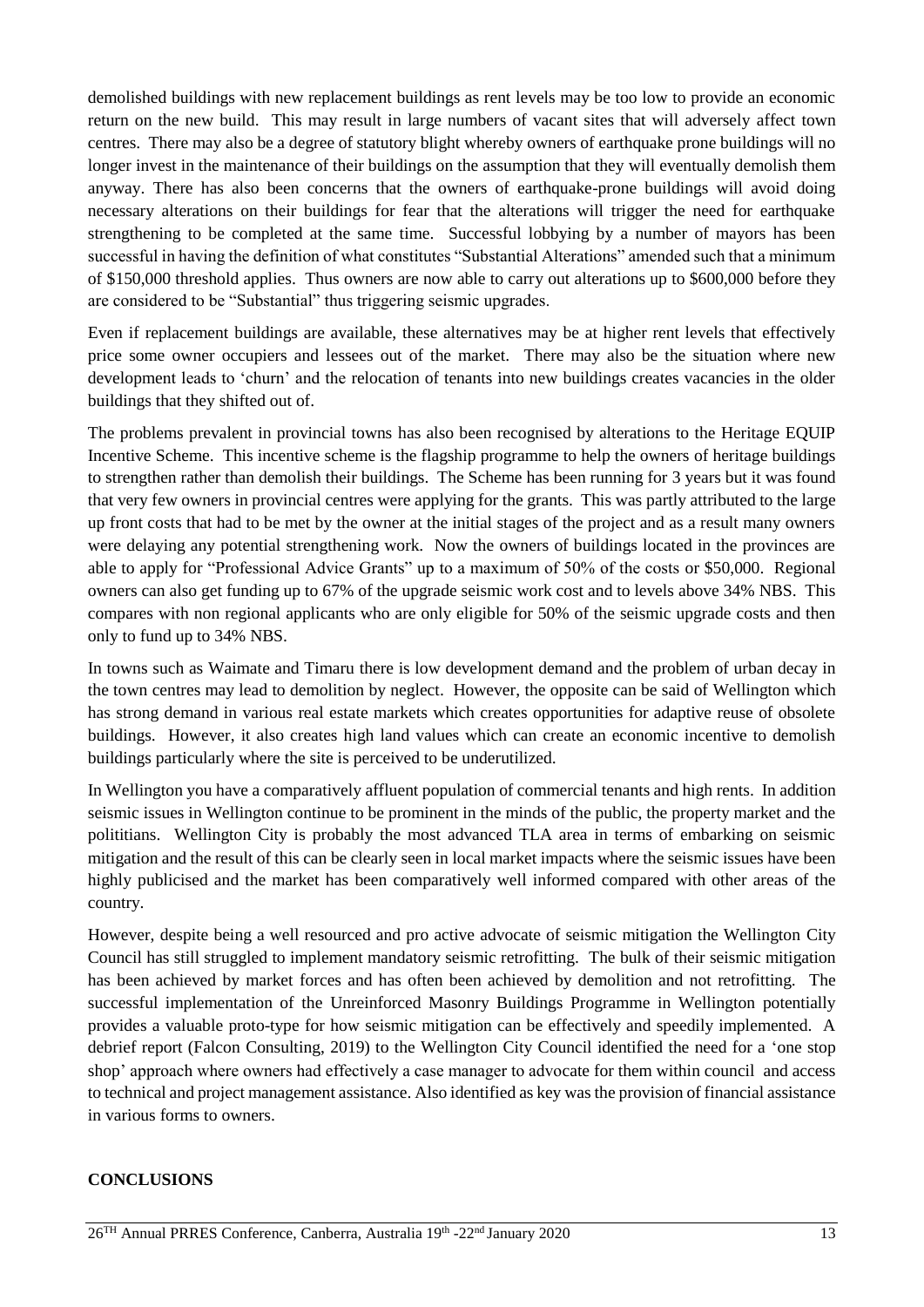While the risk based approach satisfied some of the critics, it still remains potentially problematic as it is still a comparatively blunt "three sizes fits all" approach. Although recognition is given to location by the new legislation in terms of recognising different seismic risks there is no recognition given to the different economic and social environments. Real estate investment and development decisions are made within the context of the local real estate markets that they are part of. This will impact significantly on the viable options available to the owners of earthquake-prone buildings.

Location clearly does matter and the goal of the legislation to achieve a "nationally consistent approach" to managing earthquake-prone buildings will significantly impact on some communities. This is not reflected sufficiently in the legislation as policy makers have chosen to effectively ignore this local context by removing decision making around earthquake-prone buildings from local communities. Far from being a weakness in the existing legislation, the ability for local communities to 'tailor' their seismic mitigation approaches to their particular circumstances appears to have been a strength

This should not come as any surprise as the variable impacts and challenges of implementing mandatory seismic mitigation were highlighted in many submissions to both the Royal Commission, MBIE and the Parliamentary Select Committee. For example, the Dunedin City Council outlined to the Royal Commission the challenges they have in terms of a lack of economic growth and high proportions of URM buildings, low levels of building investment, and poor maintenance of buildings. The current approach falls well short of addressing the very different needs and challenges facing different communities in different parts of the country.

The number of demolitions likely to be triggered by the new legislation is unknown but likely to be significant. There has been no research to quantify likely levels of demolition or political debate as to what level would be acceptable in terms of 'balance' being sought by the government. The only explicit attempt made to forecast the likely level of demolition resulting from the legislation is the 10% "judgement based" estimate contained in the Martin Jenkins Cost Benefit Analysis (Martin Jenkins, 2012). No other attempts appear to have been made by government agencies to estimate alternative likely 'attrition' rates resulting from the legislation. Assuming that the 10% demolition estimate is correct and is politically and socially acceptable it is still far from clear as to how the 10% would be distributed around the country. It is likely to fall unevenly on different communities and different building types. It is not clear for example as to what proportion of the demolished buildings are liable to be heritage buildings or what will be the flow on effects in terms of community impacts.

There are a number of sustainability benefits that accrue to the recycling of existing buildings rather than the demolition and rebuilding option. These benefits as espoused by McDonagh and Nahkies (McDonagh and Nahkies,2010) are both environmental such as a reduction of construction waste, conservation of embodied energy, lower environmental impacts as measured by life cycle costing, and a reductions in vehicle miles travelled and also economic. Economic studies have shown rehabilitation work uses less materials and more labour than new construction which creates more employment and a greater multiplier effect in local communities. Rehabilitation should thus be encouraged as a valuable and attractive form of regional economic development.